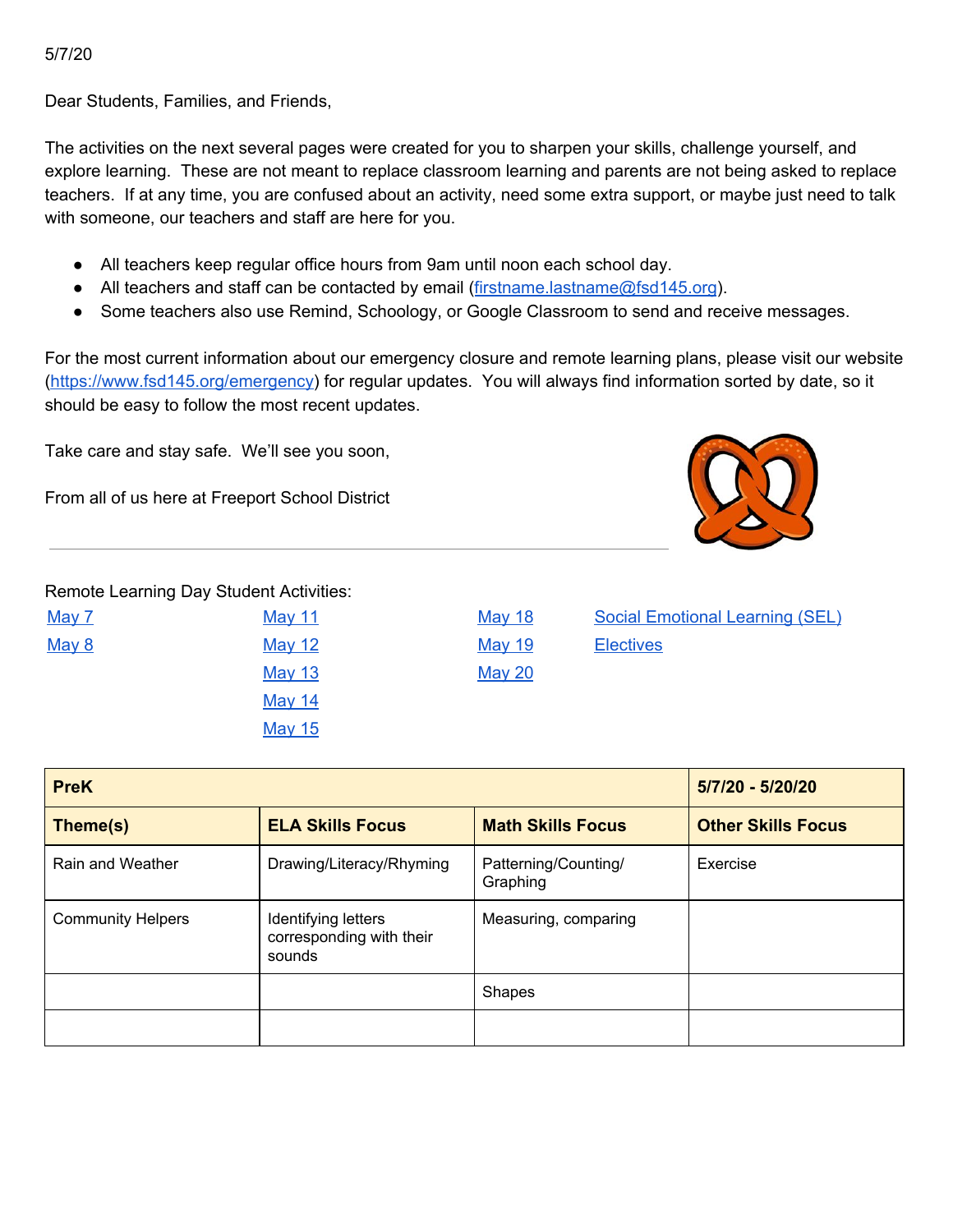<span id="page-1-0"></span>Pre-K -- May 7th Parents: Choose two activities from each page each day.

|                                                 | <b>Math</b>                                                                                                                                                                                                                                | <b>Reading and Writing</b>                                                                                                                           | Science/<br><b>Social</b><br><b>Studies</b>                                                                                                                                                                                                                      | <b>Extra</b><br><b>Challenge</b>                                                                                                                                        |
|-------------------------------------------------|--------------------------------------------------------------------------------------------------------------------------------------------------------------------------------------------------------------------------------------------|------------------------------------------------------------------------------------------------------------------------------------------------------|------------------------------------------------------------------------------------------------------------------------------------------------------------------------------------------------------------------------------------------------------------------|-------------------------------------------------------------------------------------------------------------------------------------------------------------------------|
| <b>Activity 1</b><br>and<br><b>Instructions</b> | Imagine:<br>Look out of your window or lie<br>down outside. Watch the<br>clouds. What shapes do you<br>see?<br>Have an adult document your<br>findings to share with your<br>teacher!<br>9.A.ECa                                           | Draw:<br>Recall what you saw in the<br>clouds. Draw a picture of<br>what you could see in the<br>clouds. Did you see<br>shapes? Animals?<br>10.A.ECe | Search:<br>Clouds are<br>made up of<br>little drops of<br>water. There<br>are lots of<br>different<br>kinds.<br>Clouds are<br>usually white,<br>unless they<br>are big rain<br>clouds! Look<br>for things<br>around your<br>house that<br>are white.<br>12.F.ECa | Make soft.<br>squishy<br>cloud dough:<br>Combine<br>equal parts<br>of corn<br>starch and<br>hair<br>conditioner<br>(adjust<br>amounts as                                |
| <b>Activity 2</b><br>and<br><b>Instructions</b> | Patterning with household<br>items:<br>Using cotton balls and cue tips<br>create a simple repeating<br>pattern.<br>Ex: cotton ball, cue tip, cotton<br>ball, cue tip, etc.<br>See if your child can create<br>one on their own!<br>8.B.ECa | Cloud starts with 'C'<br>Put a thin amount of salt into<br>a tray or plate. Use your<br>finger to practice writing the<br>letter 'C'<br>19.A.ECd     |                                                                                                                                                                                                                                                                  | needed to<br>make dough<br>soft and<br>pliable)<br>Kneed it<br>together to<br>make the<br>dough.<br>https://playtole<br>arnpreschool.<br>us/cloud-doug<br>h/<br>7.B.ECa |

Be sure to check the specials (Art, Music, PE) and the Social/Emotional Learning pages for more grade specific activities.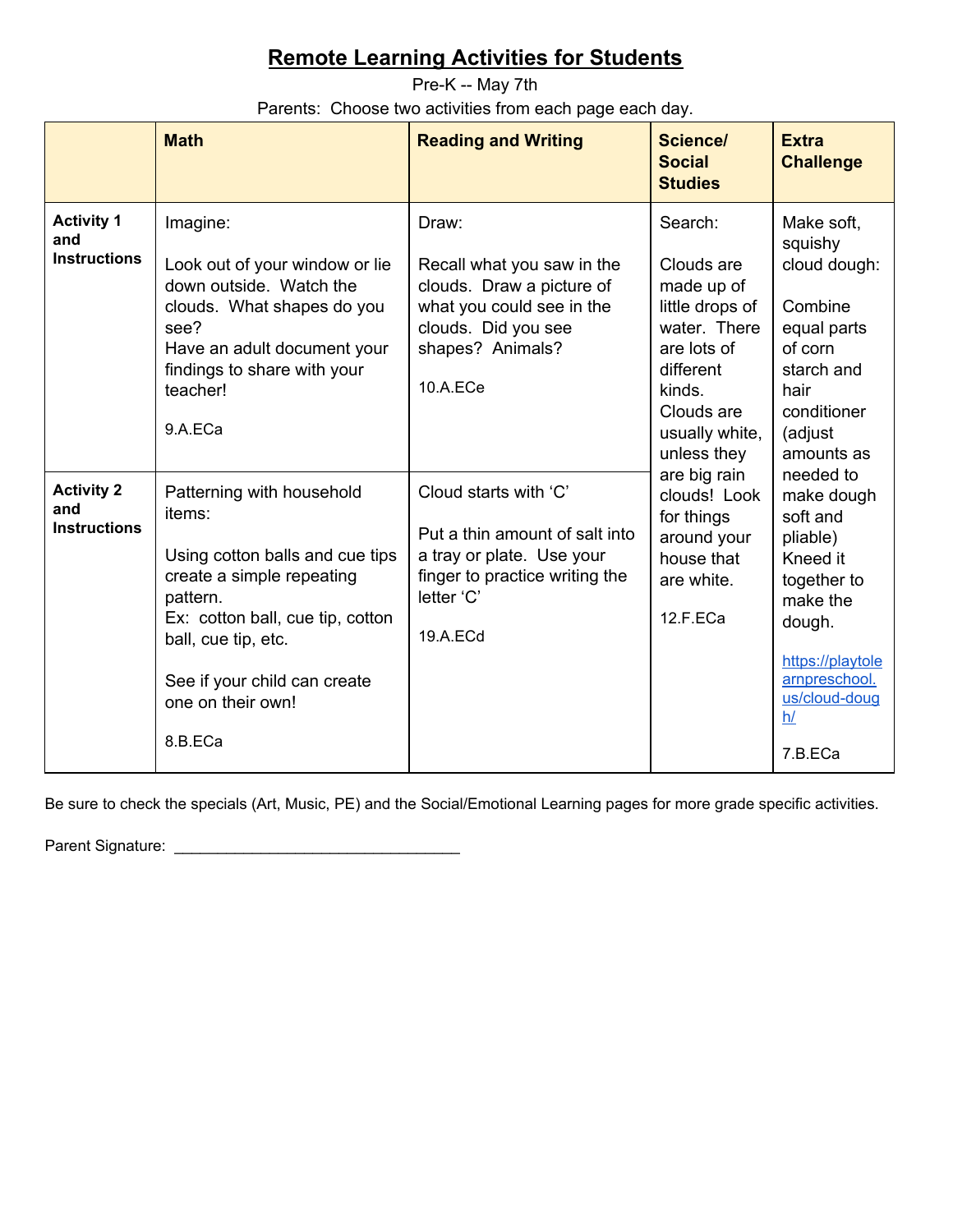<span id="page-2-0"></span>Pre-K -- May 8th Parents: Choose two activities from each page each day.

|                                                 | <b>Math</b>                                                                                                                                                                                                                                                                                                                        | <b>Reading and Writing</b>                                                                                                                                                                                                                                                                    | <b>Science/</b><br><b>Social Studies</b>                                                                                                                                    | <b>Extra</b><br><b>Challenge</b>                                                                                                                                                                                  |
|-------------------------------------------------|------------------------------------------------------------------------------------------------------------------------------------------------------------------------------------------------------------------------------------------------------------------------------------------------------------------------------------|-----------------------------------------------------------------------------------------------------------------------------------------------------------------------------------------------------------------------------------------------------------------------------------------------|-----------------------------------------------------------------------------------------------------------------------------------------------------------------------------|-------------------------------------------------------------------------------------------------------------------------------------------------------------------------------------------------------------------|
| <b>Activity 1</b><br>and<br><b>Instructions</b> | Graphing:<br>Begin observing the<br>weather every day.<br>Make a chart- draw<br>the different types of<br>weather at the top of<br>a piece of paper in<br>columns. Each day,<br>look out the window<br>and decide what type<br>of weather you see.<br>Mark it on your graph<br>using a check mark or<br>a sticker, etc.<br>5.A.ECb | Draw a picture of what the<br>weather looks like at your<br>house each day. Have<br>your adult write down what<br>you have drawn. Hint:<br>don't just draw the clouds,<br>draw your house getting<br>rained on, don't just draw<br>the sun, draw yourself<br>playing in your yard.<br>5.A.ECb | Drawing with<br>sidewalk chalk is<br>fun! Take a cup<br>of water out and<br>dip your chalk in<br>the waterwhat<br>does it look like<br>when you draw<br>with it?<br>5.A.ECb | When it rains, it is a good<br>idea to wear a coat and<br>boots. Practice putting<br>on your coat and boots<br>or shoes.<br>If you see puddles<br>outside, as an adult if<br>you can go jump in them!<br>19.A.ECb |
| <b>Activity 2</b><br>and<br><b>Instructions</b> | As your graph fills up<br>with observations,<br>count/compare the<br>columns to one<br>another, which one<br>has more, less, the<br>same or equal. You<br>can also use words<br>like most and least.<br>10.B.ECa                                                                                                                   | Sing this rhyming song with<br>your child:<br>It's raining, It's pouring,<br>The old man is snoring,<br>He went to bed and<br>covered his head,<br>And he didn't get up in the<br>morning!<br>Can you find words that<br>rhyme?<br>4.C.ECb                                                    |                                                                                                                                                                             |                                                                                                                                                                                                                   |

Be sure to check the specials (Art, Music, PE) and the Social/Emotional Learning pages for more grade specific activities.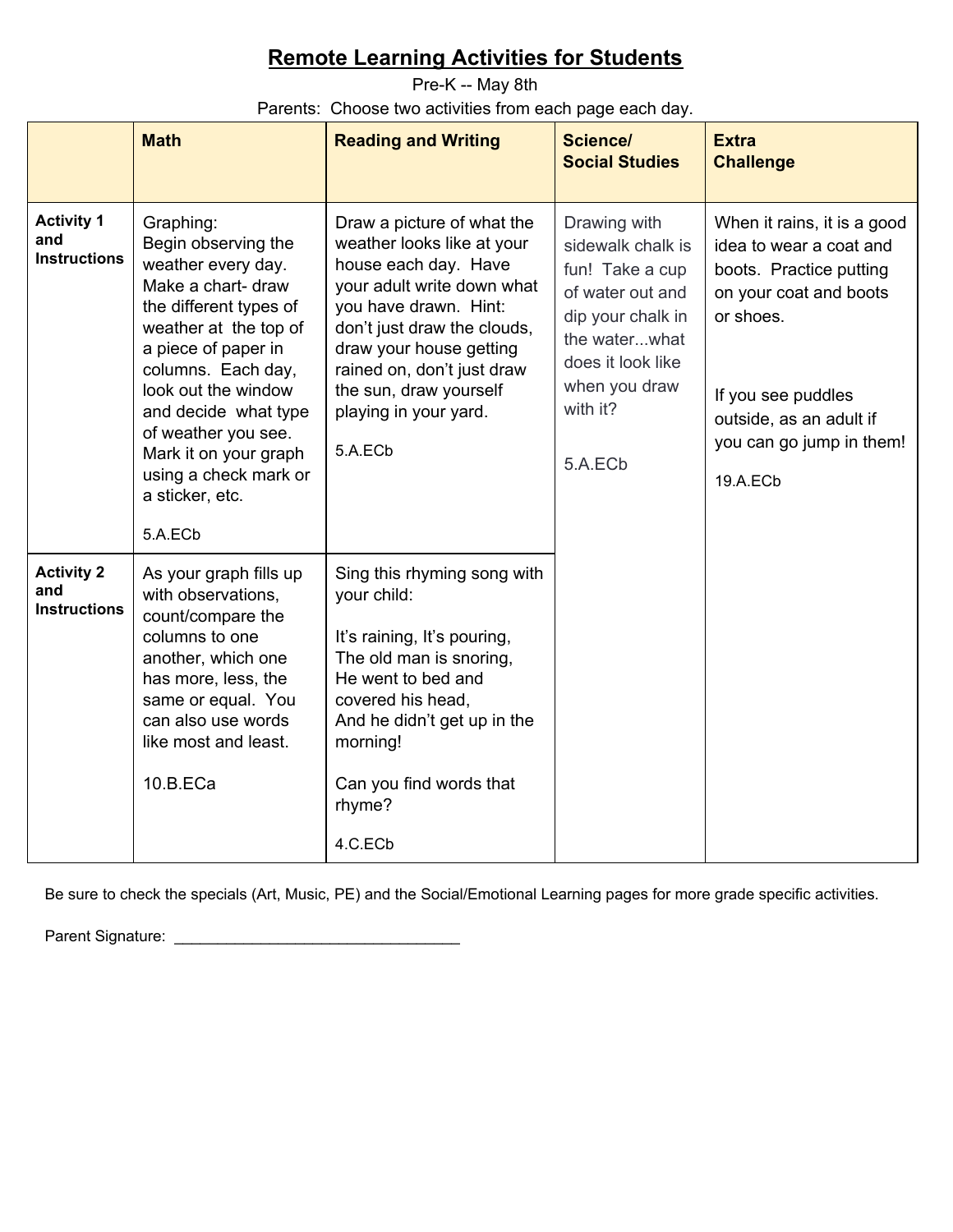<span id="page-3-0"></span>Pre-K -- May 11th Parents: Choose two activities from each page each day.

|                                                 | <b>Math</b>                                                                                                                                                                                                                                                                                                                                                                | <b>Reading and Writing</b>                                                                                                                                                                                                                                                                                             | Science/<br><b>Social</b><br><b>Studies</b>                                                                                                                                                                                                                                        | <b>Extra</b><br><b>Challenge</b>                     |                                                                                                                              |
|-------------------------------------------------|----------------------------------------------------------------------------------------------------------------------------------------------------------------------------------------------------------------------------------------------------------------------------------------------------------------------------------------------------------------------------|------------------------------------------------------------------------------------------------------------------------------------------------------------------------------------------------------------------------------------------------------------------------------------------------------------------------|------------------------------------------------------------------------------------------------------------------------------------------------------------------------------------------------------------------------------------------------------------------------------------|------------------------------------------------------|------------------------------------------------------------------------------------------------------------------------------|
| <b>Activity 1</b><br>and<br><b>Instructions</b> | <b>Build and Count:</b><br>Gather up boxes from around<br>your house. Build something<br>with them. What can you<br>make?<br>Count your boxes.<br>How many boxes did you<br>$find?$ .<br>What shape are the boxes?<br>What shapes can you build<br>using the boxes?<br>When you are done the boxes<br>in your recycling to keep our<br>earth healthy.<br>9.A.ECa           | <b>Sing: Rain, Rain, Go Away</b><br>Rain, rain go away<br>Come again another day<br>Little (insert child's name)<br>wants to play<br>Rain, rain go away<br>Repeat and have your child<br>fill in other names of people<br>they know in the song.<br>https://youtu.be/Zu6o23Pu0D<br>$\underline{\mathsf{o}}$<br>2.C.ECa | <b>Experiment:</b><br>Make it rain<br>inside. Find a<br>plastic bottle<br>or cup and<br>have an adult<br>poke holes in<br>the bottom.<br>Fill the bottle<br>with water<br>and watch as<br>the water<br>rains out of<br>the bottom.<br>This would<br>be fun to do<br>in the bathtub | go!<br>up your<br>room.<br>1.A.ECa<br>or over a sink | Ready, set,<br>Have a clean<br>up race. Put<br>on some<br>music and<br>see how<br>many songs<br>it takes for<br>you to clean |
| <b>Activity 2</b><br>and<br><b>Instructions</b> | Let's Look:<br>Go on an outdoor scavenger<br>hunt with an adult and see if<br>you can find the items listed<br>below:<br>NEIGHBORHOOD SCAVENGER HUNT<br>Bird<br>Tree<br>Bicycle<br><b>STOP</b><br>Flac<br>Stop sign<br>Dog<br>Fire hydrant<br>Trash can<br>Mailbox<br>Hose<br>www.TheMangLiffleJogs.com<br>Count how many you were<br>able to find.<br>1.A.ECa<br>12.C.ECa | Letter: Rain starts with the<br>letter R. Think about some<br>other words that start with<br>the same letter and sound.<br>Have an adult help you write<br>your list of words that start<br>with R.<br>Practice writing the letter R<br>on your paper.<br>4.B.ECb<br>5.A.ECa                                           | so that it is<br>easy to clean<br>up!<br>Did the water<br>come out fast<br>or slow?<br>What do you<br>think you<br>could do to<br>make the<br>water come<br>out faster?<br>What could<br>you do to get<br>it to come out<br>slower?<br>1.A.ECb<br>12.F.ECa                         |                                                      |                                                                                                                              |

Be sure to check the specials (Art, Music, PE) and the Social/Emotional Learning pages for more grade specific activities.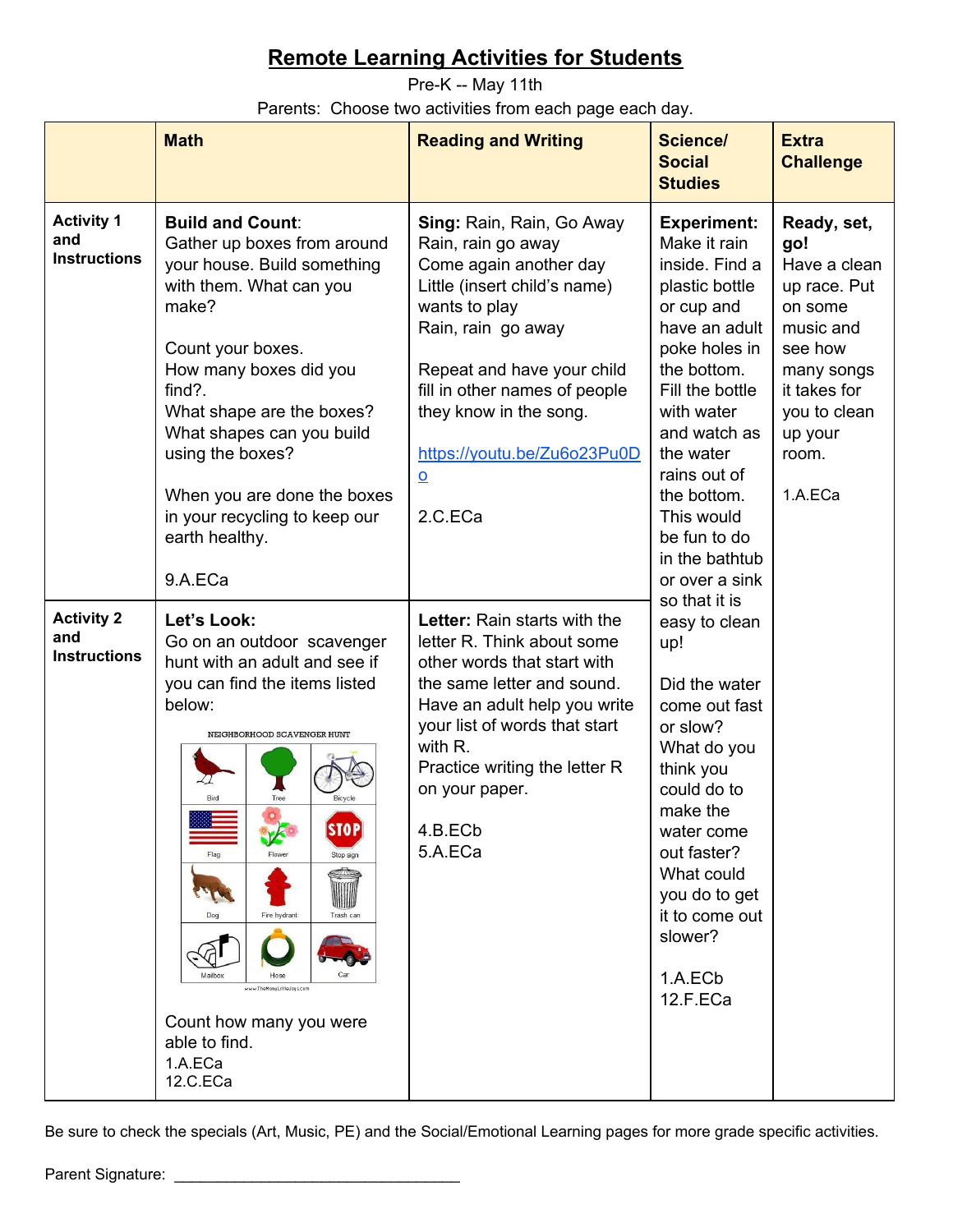<span id="page-4-0"></span>Pre-K -- May 12th Parents: Choose two activities from each page each day.

|                                                 | <b>Math</b>                                                                                                                                                                                                                                                                                 | <b>Reading and Writing</b>                                                                                                                                                                                                                                                                                                                             | <b>Science/</b><br><b>Social</b><br><b>Studies</b>                                                                                                                             | <b>Extra</b><br><b>Challenge</b>                                                                                                                                                        |
|-------------------------------------------------|---------------------------------------------------------------------------------------------------------------------------------------------------------------------------------------------------------------------------------------------------------------------------------------------|--------------------------------------------------------------------------------------------------------------------------------------------------------------------------------------------------------------------------------------------------------------------------------------------------------------------------------------------------------|--------------------------------------------------------------------------------------------------------------------------------------------------------------------------------|-----------------------------------------------------------------------------------------------------------------------------------------------------------------------------------------|
| <b>Activity 1</b><br>and<br><b>Instructions</b> | It's fun to blow bubbles.<br>especially if it's windy. Blow<br>bubbles outside.<br>If you don't have any bubble<br>mix, you can make your own<br>with dish soap and water.<br>Count the bubbles as they<br>come out.<br>6.A.ECf                                                             | Wind stars with the letter W.<br>Practice writing the W and w.<br>Color the pictures of words<br>that start with W like wind,<br>water<br>4.B.ECd                                                                                                                                                                                                      | Experiment<br>Look for<br>items around<br>your house<br>that you can<br>make move<br>by blowing<br>on them, like<br>you are the<br>wind. Would<br>a tissue<br>move?<br>Would a | Have you<br>ever heard<br>wind chimes?<br>When you go<br>for a walk,<br>listen to hear<br>if any of your<br>neighbors<br>have them.<br>What other<br>sounds can<br>you hear<br>when the |
| <b>Activity 2</b><br>and<br><b>Instructions</b> | <b>Kite Math</b><br>Materials: Paper, crayons,<br>something to make ties on the<br>kite string. (ribbon, bow tie<br>pasta, candy)<br>Draw kites on paper.<br>Decorate them however you<br>want<br>Put numbers on the kite.<br>Put the ties on the kite that<br>match the number.<br>6.A.ECd | Read the poem:<br>The Wind<br>Something that I cannot see<br>Makes a leaf dance in a tree<br>Makes the hair fly in my face<br>Takes the ball for me to<br>chase<br>Here it is and there it goes<br>Every time the wind blows!<br>Bonus!<br>Watch and listen to the book<br>The Wind Blew<br>https://www.youtube.com/watch<br>?v=6bDX7hPnof8<br>2.C.ECa | book move?<br>12.F.ECa                                                                                                                                                         | wind blows?<br>12.E.ECa                                                                                                                                                                 |

Be sure to check the specials (Art, Music, PE) and the Social/Emotional Learning pages for more grade specific activities.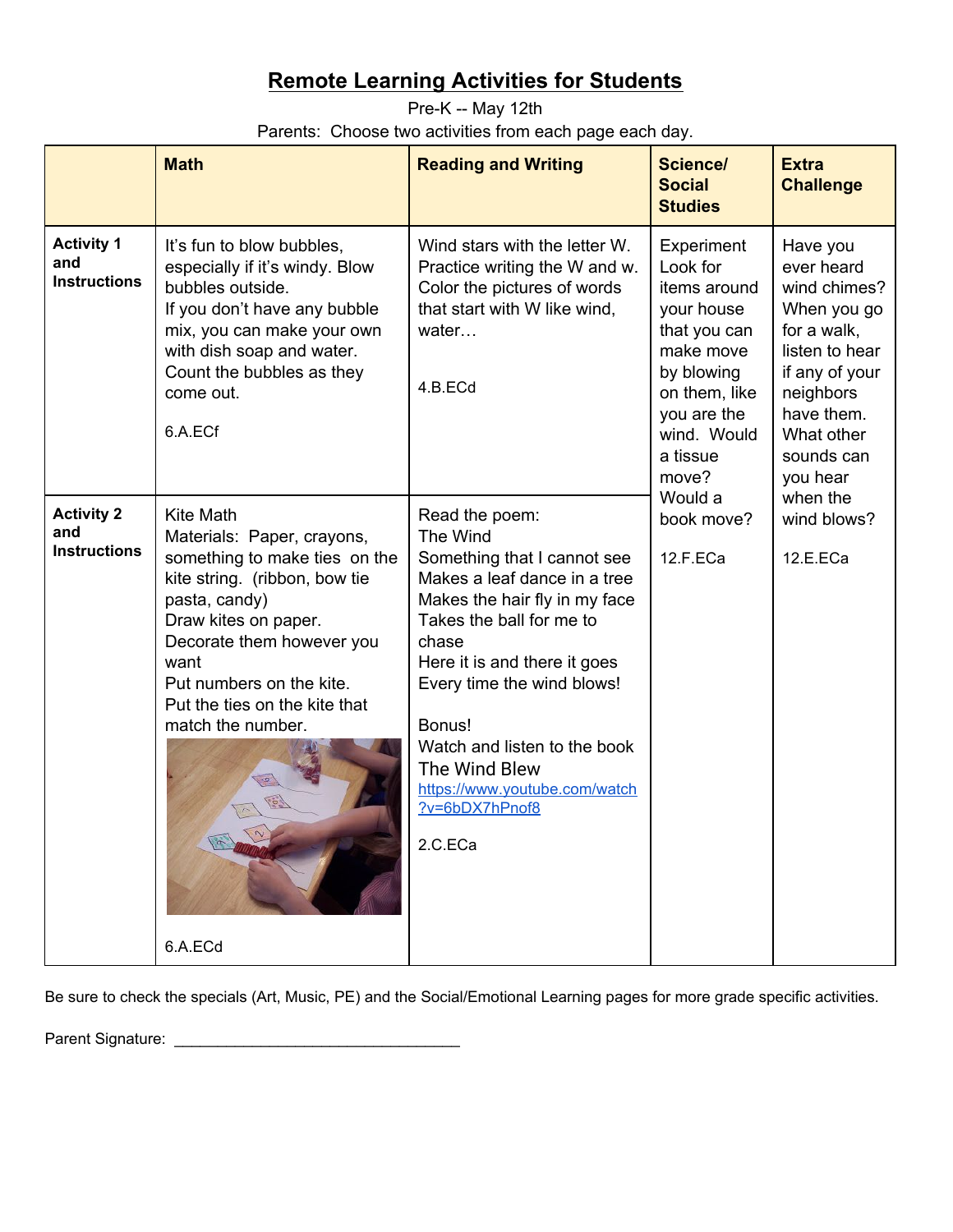<span id="page-5-0"></span>Pre-K -- May 13th Parents: Choose two activities from each page each day.

|                                                 | <b>Math</b>                                                                                                                                                                                                                                                                                                                                                                                                          | <b>Reading and Writing</b>                                                                                                                                                                                                                                        | <b>Science/</b><br><b>Social</b><br><b>Studies</b>                                                                                                                    | <b>Extra</b><br><b>Challenge</b>                                                           |                                                                                                                                                                                         |
|-------------------------------------------------|----------------------------------------------------------------------------------------------------------------------------------------------------------------------------------------------------------------------------------------------------------------------------------------------------------------------------------------------------------------------------------------------------------------------|-------------------------------------------------------------------------------------------------------------------------------------------------------------------------------------------------------------------------------------------------------------------|-----------------------------------------------------------------------------------------------------------------------------------------------------------------------|--------------------------------------------------------------------------------------------|-----------------------------------------------------------------------------------------------------------------------------------------------------------------------------------------|
| <b>Activity 1</b><br>and<br><b>Instructions</b> | Make your own memory tray<br>game with rainbow colors.<br>Find things to put in a box.<br>Play the game with different<br>family members. Take turns<br>being the teacher and hiding<br>different items/ removing them<br>from view.<br>How many do you remember?<br>Who remembered more?<br>Less?<br>6.D.ECb                                                                                                        | Rhyme time!<br>Using the colors of the<br>rainbow, can you make<br>words that rhyme?<br>Red - bed, said, ted, fed<br>Yellow - bellow, chello, hello<br>Green - seen, preen<br>Blue - true, flu, glue<br>Purple - lurple, curple<br>Orangenothing sorry<br>4.C.ECb | Cook:<br>Make a<br>colorful<br>lunch. Eat<br>something<br>that is red,<br>something<br>orange, etc.<br>Fruits and<br>Veggies are<br>colorful and<br>healthy<br>foods! |                                                                                            | Dance:<br>Find<br>"Exercise<br>and Learn<br>the Colors of<br>the Rainbow"<br>by Jack<br>Hartman on<br>Youtube.<br>Dance to the<br>song and<br>practice the<br>colors of the<br>rainbow. |
| <b>Activity 2</b><br>and<br><b>Instructions</b> | Make a rainbow<br>Use colored yarn, colored<br>paper, color your own, etc.<br>Find a dice.<br>$1 = red$<br>2=orange<br>3=yellow<br>4=green<br>5=blue<br>$6 =$ purple<br>Build your own rainbow, by rolling<br>the dice to get the color you need.<br>What number did you roll? Do<br>you already have that color?<br>How many times did you have to<br>roll to get a new color to add to<br>your rainbow.<br>8.A.ECb | <b>Rainbow Marker Write!</b><br>Trace each letter of your<br>name with every color in the<br>rainbow.<br>Added challenge: write your<br>first name with every color in<br>the rainbow.<br>5.A.ECa                                                                 | 12.C.ECa                                                                                                                                                              | https://www.yo<br>utube.com/wat<br>$ch?v = TsD3vu$<br><b>CRnjw</b><br>23.B.ECa<br>25.A.ECc |                                                                                                                                                                                         |

Be sure to check the specials (Art, Music, PE) and the Social/Emotional Learning pages for more grade specific activities.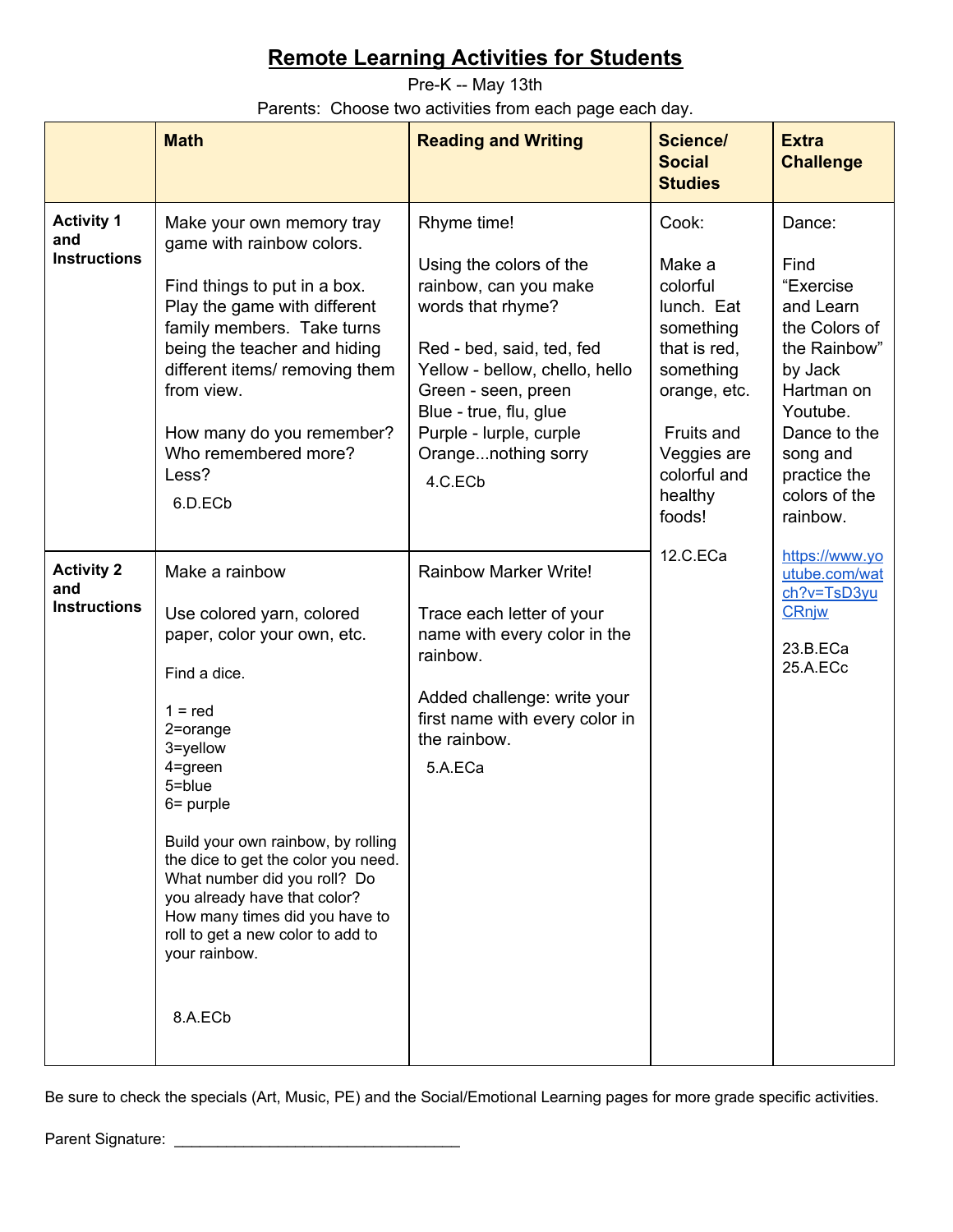<span id="page-6-0"></span>Pre-K -- May14th

Parents: Choose two activities from each page each day.

|                                                 | <b>Math</b>                                                                                                                                                                                                                                                                              | <b>Reading and Writing</b>                                                                                                                                                                                                                                                               | <b>Science/</b><br><b>Social</b><br><b>Studies</b>                                                                                                                                                                            | <b>Extra</b><br><b>Challenge</b>                                                                                                                                                              |
|-------------------------------------------------|------------------------------------------------------------------------------------------------------------------------------------------------------------------------------------------------------------------------------------------------------------------------------------------|------------------------------------------------------------------------------------------------------------------------------------------------------------------------------------------------------------------------------------------------------------------------------------------|-------------------------------------------------------------------------------------------------------------------------------------------------------------------------------------------------------------------------------|-----------------------------------------------------------------------------------------------------------------------------------------------------------------------------------------------|
| <b>Activity 1</b><br>and<br><b>Instructions</b> | Phone numbers are long but<br>are really important. Ask an<br>adult to write down their phone<br>number.<br>Then use an old phone to<br>practice reciting the number<br>and dialing it.<br>Can you remember all the<br>digits? Can you write the<br>phone number on to paper?<br>6.A.ECe | You can practice being safe<br>by knowing these important<br>things:<br>Can you say your first<br>name and last name<br>when someone asks?<br>Can you say your<br>parents' names when<br>someone asks?<br>Can you say the<br>name of your street<br>and your house<br>number?<br>1.A.ECb | Create a<br>town with<br>roads and<br>buildings out<br>of blocks or<br>boxes. Use<br>toy cars and<br>pretend to be<br>a community<br>helper and<br>drive around<br>town helping<br>people be<br>safe.<br>14.A.ECa<br>14.A.ECb | <b>Pretend to</b><br>be a<br>Firefighter<br>Draw flames<br>with chalk on<br>the sidewalk<br>or driveway.<br>Fill a water<br>bottle with<br>water and<br>squirt out the<br>flames.<br>19.A.ECa |
| <b>Activity 2</b><br>and<br><b>Instructions</b> | Walk around your<br>neighborhood and look for fire<br>hydrants and count how many<br>you find.<br>How many did you see? What<br>colors are they? Why do you<br>think they are that color? Why<br>do you think there are so<br>many fire hydrants?<br>6.A.ECa                             | Sing the song "The Wheels<br>on the Fire Truck" to the tune<br>of "The Wheels on the Bus".<br>Make up verses for all parts<br>of the fire truck.<br>The siren on the truck<br>goes "wee-woo,<br>wee-woo!"<br>The hose on the truck<br>goes "squirt, squirt,<br>squirt!"<br>1.E.ECb       |                                                                                                                                                                                                                               |                                                                                                                                                                                               |

Be sure to check the specials (Art, Music, PE) and the Social/Emotional Learning pages for more grade specific activities.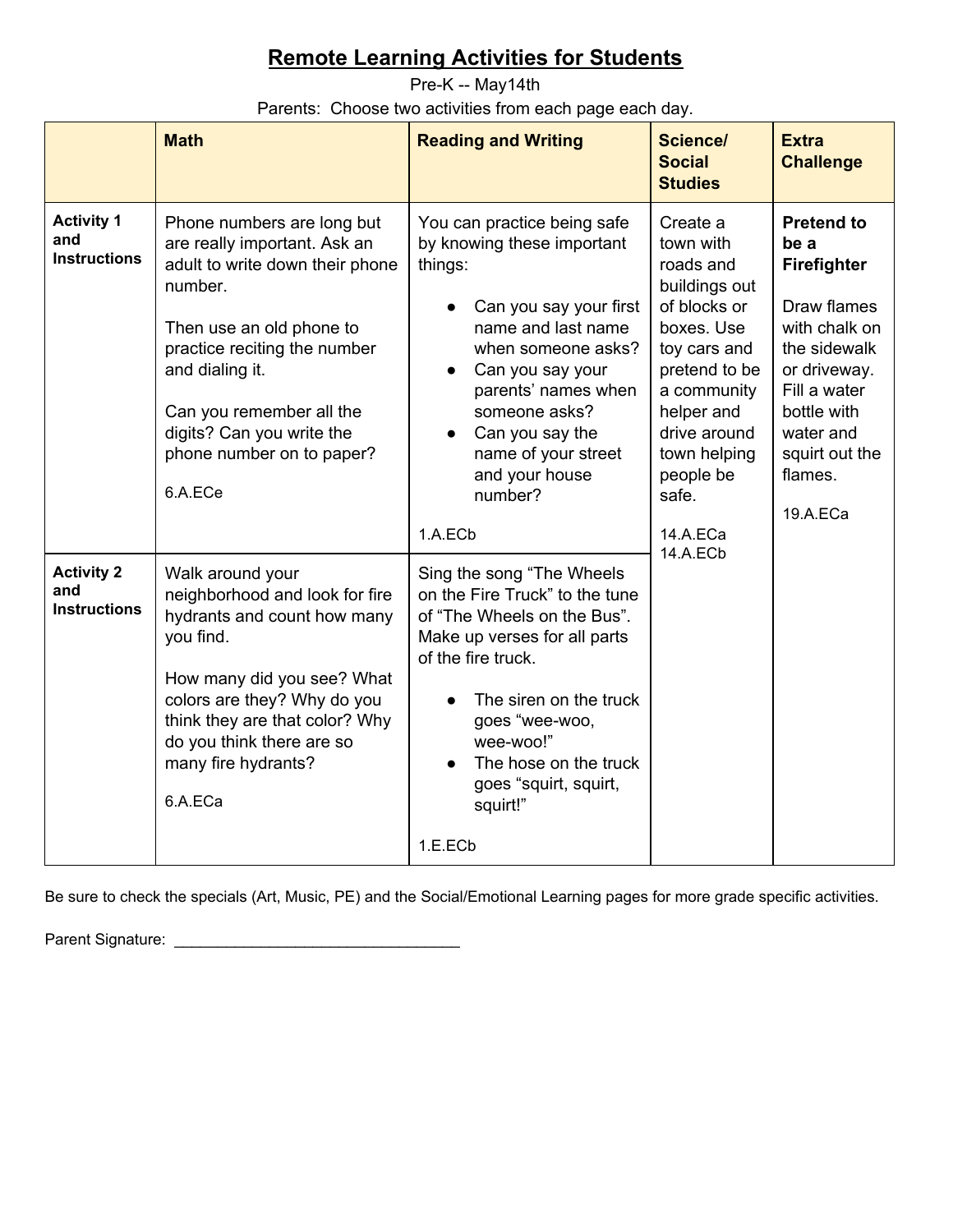<span id="page-7-0"></span>PRe-K -- May 15th

Parents: Choose two activities from each page each day.

|                                                 | <b>Math</b>                                                                                                                                                                                                                                                                                | <b>Reading and Writing</b>                                                                                                                                                                                                       | <b>Science/</b><br><b>Social</b><br><b>Studies</b>                                                                                                                                                                                                      | <b>Extra</b><br><b>Challenge</b> |               |  |  |  |  |  |  |  |  |  |  |  |  |                                                                                                                                                                          |
|-------------------------------------------------|--------------------------------------------------------------------------------------------------------------------------------------------------------------------------------------------------------------------------------------------------------------------------------------------|----------------------------------------------------------------------------------------------------------------------------------------------------------------------------------------------------------------------------------|---------------------------------------------------------------------------------------------------------------------------------------------------------------------------------------------------------------------------------------------------------|----------------------------------|---------------|--|--|--|--|--|--|--|--|--|--|--|--|--------------------------------------------------------------------------------------------------------------------------------------------------------------------------|
| <b>Activity 1</b><br>and<br><b>Instructions</b> | Take your list of items you found<br>that begin with the letter 'D' and<br>count them. How many did you<br>find? Can you challenge yourself<br>to find more?<br>6.A.ECd                                                                                                                    | Doctor and Dentist start with 'D'<br>Go on a search around your<br>house for things that start with<br>the letter 'D' Have your adult<br>write down your findings.<br>4.D.ECb                                                    | Practice:<br>Another group<br>of helpers in<br>our community<br>are the ones<br>who keep us<br>healthy-<br>doctors.<br>nurses,<br>dentists,<br>EMTs, and<br>even the                                                                                    |                                  | veterinarians |  |  |  |  |  |  |  |  |  |  |  |  | Exercise:<br>Stretch your<br>muscles and<br>get your heart<br>pumping by<br>running,<br>dancing and<br>playing. Keep<br>your body<br>strong and<br>healthy every<br>day. |
| <b>Activity 2</b><br>and<br><b>Instructions</b> | Giving your dog exercise is<br>important for their health too!<br>Go for a walk with your adult and<br>count how many people you see<br>walking their pets. How many did<br>you see today? What kinds did<br>you see? Were they big, small, or<br>medium sized dogs?<br>6.A.ECd<br>7.A.ECc | Shout out!<br>Draw a picture and/or write a<br>thank you note to the health<br>helpers who keep our<br>community well. Post it on<br>social media with the tag<br>#HCWshoutout or send it to<br>your local hospital.<br>19.A.ECe | who keep our<br>pets healthy.<br>It is important<br>to wash our<br>hands really<br>well to keep<br>the germs<br>away.<br>Practice<br>washing your<br>hands, make<br>sure to get the<br>back of your<br>hands and<br>between the<br>fingers.<br>22.A.ECb | 19.A.ECb                         |               |  |  |  |  |  |  |  |  |  |  |  |  |                                                                                                                                                                          |

Be sure to check the specials (Art, Music, PE) and the Social/Emotional Learning pages for more grade specific activities.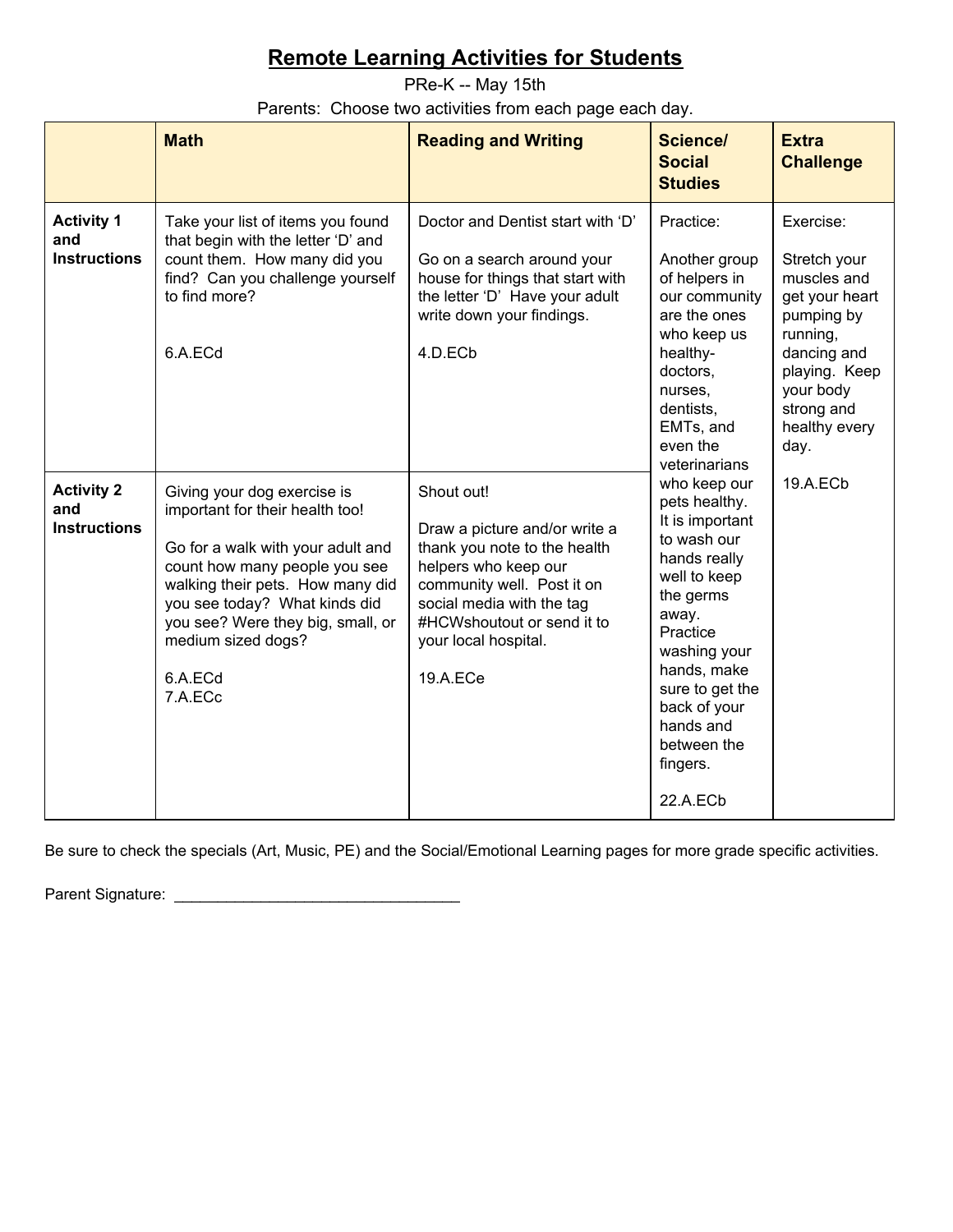<span id="page-8-0"></span>Pre-K -- May 18th Parents: Choose two activities from each page each day.

|                                                 | <b>Math</b>                                                                                                                                                                                                                                                                                                                                        | <b>Reading and Writing</b>                                                                                                                                                                                                                                              | <b>Science/</b><br><b>Social</b><br><b>Studies</b>                               | <b>Extra</b><br><b>Challenge</b>                                                                                                                                                                                                                                     |
|-------------------------------------------------|----------------------------------------------------------------------------------------------------------------------------------------------------------------------------------------------------------------------------------------------------------------------------------------------------------------------------------------------------|-------------------------------------------------------------------------------------------------------------------------------------------------------------------------------------------------------------------------------------------------------------------------|----------------------------------------------------------------------------------|----------------------------------------------------------------------------------------------------------------------------------------------------------------------------------------------------------------------------------------------------------------------|
| <b>Activity 1</b><br>and<br><b>Instructions</b> | <b>Builders and Fixers are</b><br>important community<br>helpers who make our<br>roads, build our<br>houses, stores and<br>hospitals. They also fix<br>things when they break.<br>Sit on your porch or steps<br>or look out your window<br>and count how many<br>trucks you see going by.<br>(or do the same when<br>riding in your car)<br>6A.ECa | Draw a picture of a truck you<br>see driving by your house or<br>one that you have seen when<br>you are riding in your car.<br>Have your adult write down<br>and cans<br>what you drew.<br>5.A.ECb<br>tall building<br>with those<br>materials.<br>19.A.EC <sub>b</sub> | Be a builder!<br>Using boxes,<br>paper, tubes,<br>found in your<br>home, build a | <b>Be a Painter!</b><br>Fill a bucket or pail<br>with water. Use a<br>paintbrush to "paint"<br>your house with the<br>water. Ask your adult<br>where you can<br>"paint". Maybe you<br>can paint the<br>sidewalk, steps,<br>fence, or deck with<br>water.<br>19.A.ECb |
| <b>Activity 2</b><br>and<br><b>Instructions</b> | <b>Measuring</b><br>Make this cement with<br>your adult. If it is warm<br>enough, you could do it<br>outside.<br>Mix 1 cup cornstarch with<br>12 cup of water. Add a<br>little bit of sand if you<br>have it. Use your<br>"cement" to build roads<br>and drive your cars on<br>the road.<br>7.C.ECa                                                | Find a book about builders or<br>fixers and read with your adult.<br>If you don't have a book like<br>that, sit with your adult and<br>make up your own story!<br>2.A.ECa                                                                                               |                                                                                  |                                                                                                                                                                                                                                                                      |

Be sure to check the specials (Art, Music, PE) and the Social/Emotional Learning pages for more grade specific activities.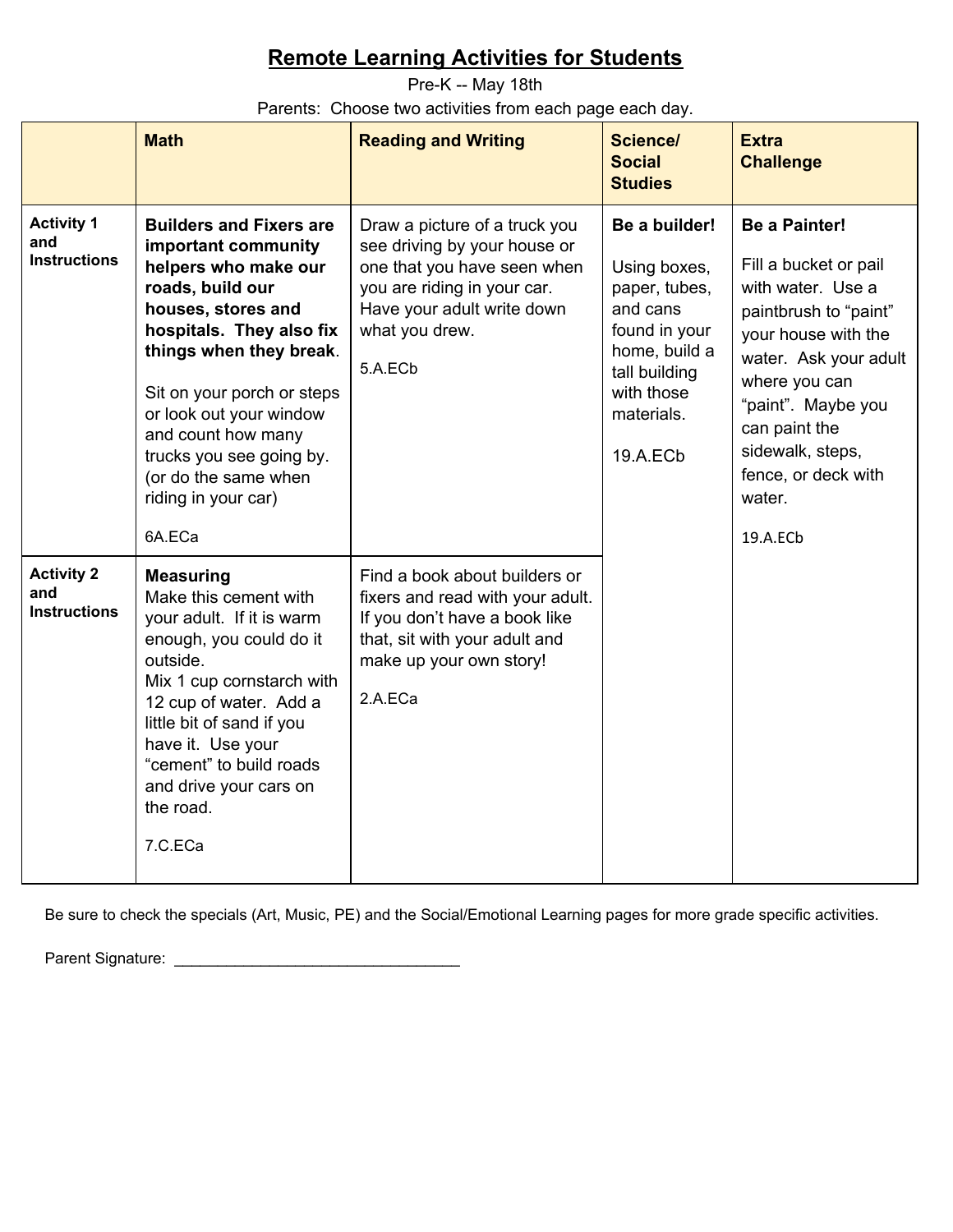<span id="page-9-0"></span>Pre-K -- May 19th Parents: Choose two activities from each page each day.

|                                                 | <b>Math</b>                                                                                                                                                                                                                         | <b>Reading and Writing</b>                                                                                                                                                                                                                                                                                                                                        | <b>Science/</b><br><b>Social</b><br><b>Studies</b>                                                                                                                                                                                                                                | <b>Extra</b><br><b>Challenge</b>                                                                                                                                        |
|-------------------------------------------------|-------------------------------------------------------------------------------------------------------------------------------------------------------------------------------------------------------------------------------------|-------------------------------------------------------------------------------------------------------------------------------------------------------------------------------------------------------------------------------------------------------------------------------------------------------------------------------------------------------------------|-----------------------------------------------------------------------------------------------------------------------------------------------------------------------------------------------------------------------------------------------------------------------------------|-------------------------------------------------------------------------------------------------------------------------------------------------------------------------|
| <b>Activity 1</b><br>and<br><b>Instructions</b> | <b>Counting Cereal: Pour out a</b><br>small amount of cereal (or<br>beans, beads or other small<br>objects) and count how many<br>are in your pile. Can you take<br>2 away? How many are in<br>your pile now?<br>6.A.ECa<br>6.B.ECd | Sing: Old MacDonald Had a<br>Farm<br>Old MACDONALD had a<br>farm<br>$E-I-E-I-O$<br>And on his farm he had a<br><b>COW</b><br>$E-I-E-I-O$<br>With a moo moo here<br>And a moo moo there<br>Here a moo, there a moo<br>Everywhere a moo moo<br>Old MacDonald had a farm<br>$E-I-E-I-O$<br>(Continue with your other<br>favorite farm animals)<br>2.C.ECa<br>4.C.ECb | Food helpers<br>grow our<br>food, prepare<br>our food, and<br>sell it. They<br>work on<br>farms,<br>grocery<br>stores, and at<br>restaurants<br>to provide us<br>with plenty of<br>healthy food.<br>Draw:<br>Draw a<br>picture of<br>your favorite<br>food. Talk<br>with an adult | <b>Pretend to</b><br>be a food<br>helper<br>Set up a<br>pretend<br>grocery store<br>or restaurant<br>at home<br>using the<br>materials you<br>already have.<br>15.A.ECa |
| <b>Activity 2</b><br>and<br><b>Instructions</b> | Line Up Cans:<br>Gather up cans from your<br>pantry. Can you make a line<br>with your cans? Can you make<br>the cans go from shortest to<br>tallest?<br>7.A.ECa                                                                     | Letter: Food starts with the<br>letter F. Think about some<br>other words that start with<br>the same letter and sound.<br>Have an adult help you write<br>your list of words that start<br>with F<br>Practice writing the letter F<br>on your list.<br>4.B.ECb<br>5.A.ECa                                                                                        | about where<br>your food<br>comes from<br>and how it<br>gets from the<br>farm to your<br>house or<br>favorite<br>restaurant.<br>15.A.ECa<br>5.A.ECa                                                                                                                               |                                                                                                                                                                         |

Be sure to check the specials (Art, Music, PE) and the Social/Emotional Learning pages for more grade specific activities.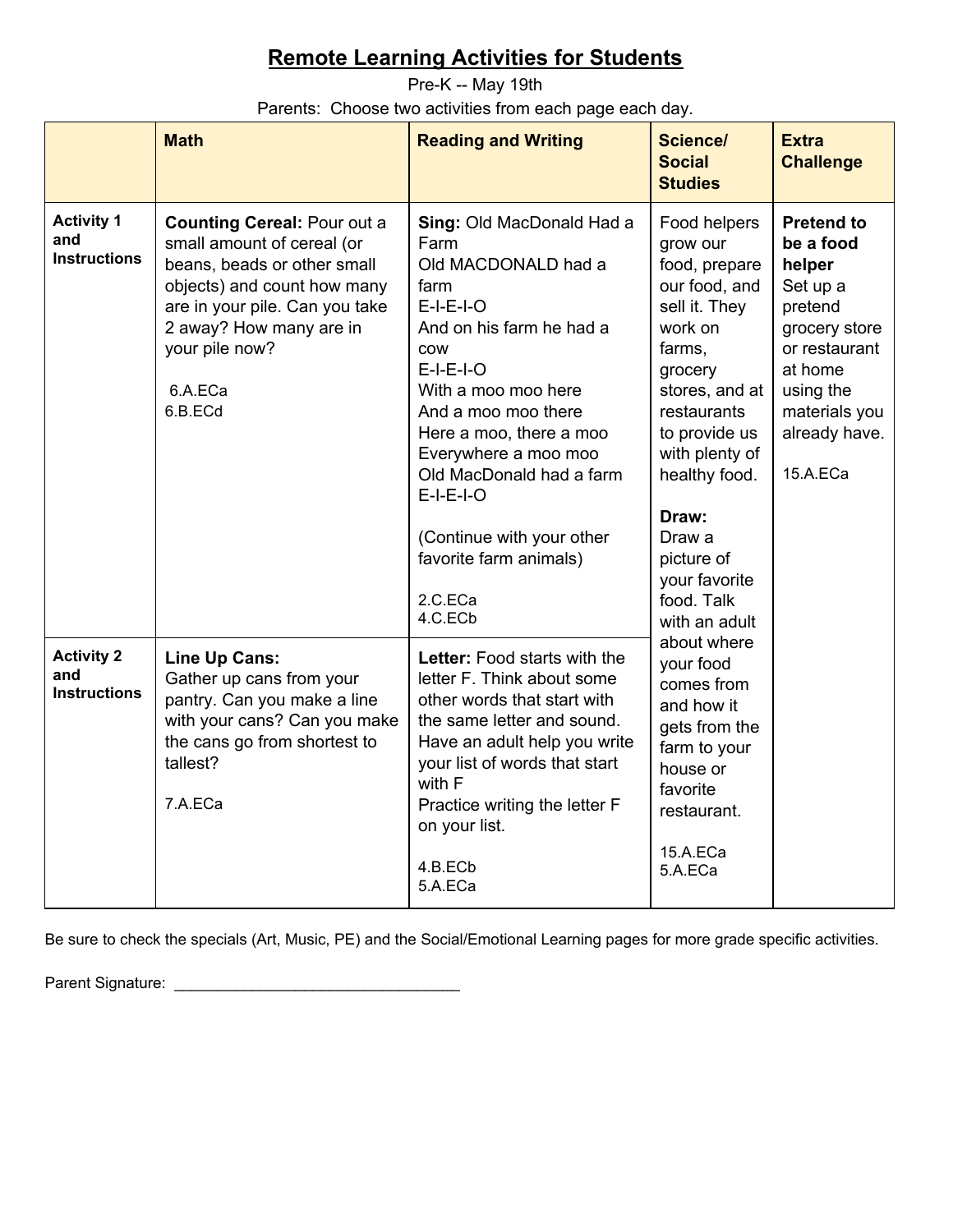<span id="page-10-0"></span>Pre-K -- May 20th

#### Parents: Choose two activities from each page each day.

|                                                 | <b>Math</b>                                                                                                                                                                                                                                                                                                                                                                                                                                                                                                                                                                                                                                                                                                                                                                                                                                                                                                                                                                                                                                                                                                                                                                                                                                                                                                                                                                                                                                                                                                                                                                                                                 | <b>Reading</b><br>and Writing                                                                                                                                                                 | <b>Science/</b><br><b>Social Studies</b>                                                                                              |  |
|-------------------------------------------------|-----------------------------------------------------------------------------------------------------------------------------------------------------------------------------------------------------------------------------------------------------------------------------------------------------------------------------------------------------------------------------------------------------------------------------------------------------------------------------------------------------------------------------------------------------------------------------------------------------------------------------------------------------------------------------------------------------------------------------------------------------------------------------------------------------------------------------------------------------------------------------------------------------------------------------------------------------------------------------------------------------------------------------------------------------------------------------------------------------------------------------------------------------------------------------------------------------------------------------------------------------------------------------------------------------------------------------------------------------------------------------------------------------------------------------------------------------------------------------------------------------------------------------------------------------------------------------------------------------------------------------|-----------------------------------------------------------------------------------------------------------------------------------------------------------------------------------------------|---------------------------------------------------------------------------------------------------------------------------------------|--|
| <b>Activity 1</b><br>and<br><b>Instructions</b> | Play a Matching Game: Numbers What You Need: 20<br>craft sticks Black and colored markers What You Do: 1.<br>With the sticks placed vertically, number each stick from 1<br>to 10 in bold, black letters. Then, on the remaining ten<br>sticks, make designs using different shapes and colors.<br>You can draw hearts, circles, squares, fish, etc. Just<br>make sure that the number of shapes on each stick<br>matches the numbers in the other set. For example, on<br>one stick you may have one circle, on the next, two<br>hearts, then three stars, and on until you get to ten. 2.<br>When the sticks are all ready, mix them up and give them<br>to your child. Encourage her to pair the numbered sticks<br>with their matching counterparts. After she's matched up<br>all the sticks, challenge her to take a look at the different<br>shapes. Can she name the shapes on all the different<br>sticks?<br>6.A.ECd                                                                                                                                                                                                                                                                                                                                                                                                                                                                                                                                                                                                                                                                                              | Read!<br>Pretend to<br>be the<br>librarian.<br>Choose your<br>favorite<br>books and<br>read them to<br>your stuffed<br>animals,<br>dolls or<br>siblings<br>2.A.ECb                            | Your teachers miss<br>you! Record a<br>short video saying<br>Hi to your teacher!<br>Send it to them via<br>text or email!<br>31.A.ECd |  |
| <b>Activity 2</b><br>and<br><b>Instructions</b> | Create a Color Collage<br>What You Need: Collage materials in mixed colors, such<br>as sequins, stickers, beads, pompoms, buttons, feathers,<br>macaroni, and foam shapes White glue Heavy<br>construction paper, divided into four parts with lines or<br>folds Markers What You Do: 1. Spread the collage<br>materials out on a table or other work area. Make sure the<br>materials are mixed up, so that the sorting isn't already<br>done! 2. Give your child a piece of heavy construction<br>paper that has been divided into four boxes with lines or<br>folds. 3. Ask her to pick a color for each box, then write<br>the color with an appropriate pen or marker. For example,<br>use a red marker to write "red." 4. Help your child glue a<br>few of the collage items into the correct boxes. For<br>example, red sequins go into the "red" box, as do red<br>pompoms When you think she's got the hang of things,<br>let her go at it on her own. (Keep in mind that even<br>though she may have the sorting part down, she may still<br>need some help with the glue!) 5. Challenge your child's<br>ability to articulate the process she's using. Ask her to tell<br>you why she's gluing the items where she's gluing them.<br>And once she's got color sorting down, consider throwing<br>her a curve ball by asking her how else she might sort her<br>items. For example, she might put all the buttons<br>together, or all the things that are soft (feathers,<br>pompoms, etc.) As she works on her collage, talk about<br>what makes the items the same and what makes them<br>different.<br>7.A.ECa | Write:<br>Practice<br>writing your<br>name, some<br>letters, or<br>shapes on<br>paper. Use<br>different<br>writing<br>instruments:<br>crayons,<br>pencil,<br>markers, or<br>chalk.<br>5.A.ECc |                                                                                                                                       |  |

Be sure to check the specials (Art, Music, PE) and the Social/Emotional Learning pages for more grade specific activities.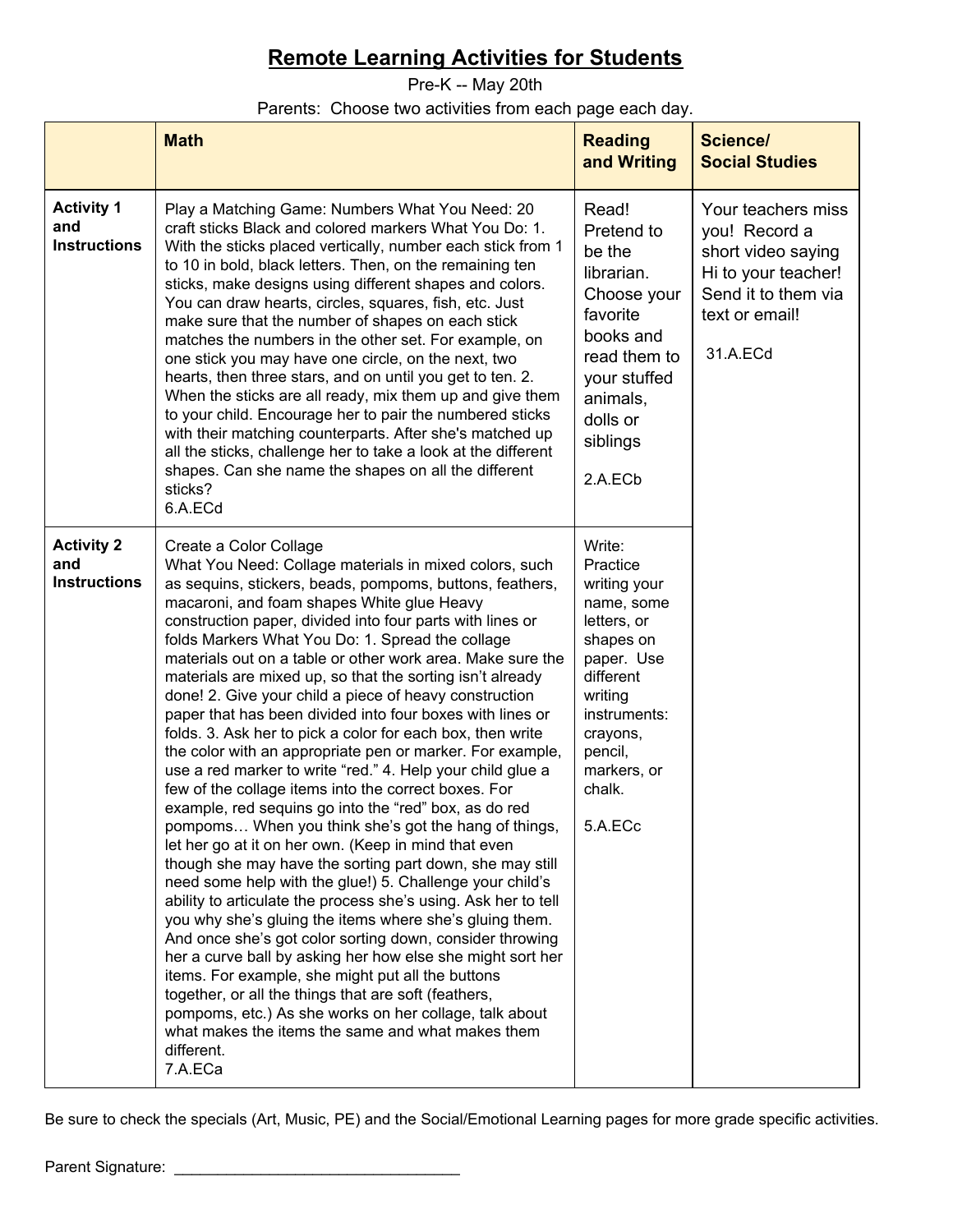Pre-K -- (SEL) **Theme: Problem Solving/Conflict Resolution**

The columns below offer choices for student activities for any day.

| Social Emotional Learning Choice Board aligns with standards 2D.1a Identifies problems and conflicts and 2D.1b Applies<br>problem solving steps to constructively resolve problems and conflicts.                                                                                                                                                                                                                                                                                                                                                                                                                                                                                                                                                                                                          |                                                                                                                                                                                                                                                                                                                                                                                                                                                                                                                                                                                                                                                                                                                                                                                                                                                                                                                    |                                                                                                                                                                                                                                                                                                                                                                                                                                                                            |  |  |
|------------------------------------------------------------------------------------------------------------------------------------------------------------------------------------------------------------------------------------------------------------------------------------------------------------------------------------------------------------------------------------------------------------------------------------------------------------------------------------------------------------------------------------------------------------------------------------------------------------------------------------------------------------------------------------------------------------------------------------------------------------------------------------------------------------|--------------------------------------------------------------------------------------------------------------------------------------------------------------------------------------------------------------------------------------------------------------------------------------------------------------------------------------------------------------------------------------------------------------------------------------------------------------------------------------------------------------------------------------------------------------------------------------------------------------------------------------------------------------------------------------------------------------------------------------------------------------------------------------------------------------------------------------------------------------------------------------------------------------------|----------------------------------------------------------------------------------------------------------------------------------------------------------------------------------------------------------------------------------------------------------------------------------------------------------------------------------------------------------------------------------------------------------------------------------------------------------------------------|--|--|
| <b>Working Together</b><br>Problem solving involves knowing how to work<br>together with others to find a solution.<br>Help your child learn to work as a<br>team by "writing" his/her own<br>book. Ask the child to tell you<br>their book's story. As they begin<br>to talk, write their words down<br>for them.<br>After the words are down, he or she can draw<br>the pictures for the book. Provide verbal praise<br>for working together, such as "You did an<br>awesome job writing your book."                                                                                                                                                                                                                                                                                                     | Take these scenarios and brainstorm how<br>you can solve them:<br>I'm hungry, I didn't eat my breakfast.<br>1.<br>What should I do?<br>I haven't brushed my teeth today.<br>2.<br>What should I do?<br>My tote bag fell on the floor. What can<br>3.<br>I do about that?<br>I'm feeling sleepy. What should I do?<br>4.<br>I can't find my shoes. Where should I<br>5.<br>look?                                                                                                                                                                                                                                                                                                                                                                                                                                                                                                                                    | <b>WHAT SHOULD I SAY?</b><br><b>WHAT SHOULDN'T I SAY?</b><br>When you are having a problem with a peer or<br>family member, there are things you should and<br>should not and say.<br>Draw a picture of yourself saying nice<br>1.<br>words.<br>2.<br>Draw a picture of yourself saying<br>unkind words.<br>Have a conversation with your child about the<br>drawings. Discuss why unkind words will not<br>help solve problems.                                           |  |  |
| Sometimes asking for help can be hard, but it is<br>a skill we must all learn. When we have help we<br>are more successful and get less frustrated.<br>Use the following scenarios to practice asking<br>for help in an assertive way.<br><b>Example:</b> You are having trouble finding your<br>favorite shirt.<br>Ask for help: Dad, can you please help me find<br>my blue shirt with the dinosaur on it? I have<br>looked in my dresser and under my bed and I<br>cannot find it.<br><b>Scenarios:</b><br>★ You cannot find your favorite toy.<br>★ It's clean-up time but the mess is too big to<br>clean yourself.<br>★ Your siblings keep bugging you even though<br>you have asked them to stop.<br>★ You can't figure out how to play a game you<br>really like.                                  | <b>SCALE THE PROBLEM</b><br>To solve problems you have to know the cause.<br>Learn how to identify a problem.<br><b>HOW BIG IS YOUR PROBLEM</b><br>Gigantic problem<br>You can change with a lot of help (get-<br>$\bullet\bullet$<br>4<br>ting lost, hitting, kicking, or punching a<br>friend, throwing or breaking things.<br>bullying).<br>Big problem<br>$3\overline{)}$<br>You can change with some help (some<br>one is mean to you or takes something<br>that is yours, a minor accident, needing<br>help calming down).<br>Medium problem<br>$\rm{2}$<br>$\label{eq:You} \begin{array}{ll} \textbf{You can change with a little help (feel-} \\ \textbf{ing sick, tired, or hungry, someone both-} \end{array}$<br>ering you, being afraid, needing help).<br>Little problem<br>You can change with a little reminder<br>(not being line leader, not winning a<br>game, not taking turns, making a mess). | THINK OF POSITIVE WAYS YOU CAN SOLVE<br>THE FOLLOWING PROBLEMS.<br>Use the STEPS below<br>★ You bumped into a family member<br>accidentally causing them to fall.<br>★ You dropped your cup of juice on the floor.<br>★ You pulled a book off of your bookshelf and<br>a second book fell off and hit a family<br>member.<br>★ You accidently tore your sibling's artwork.<br><b>Problem-Solving Steps</b><br>what could                                                   |  |  |
| <b>CONTROL OR NO CONTROL</b><br>In life, there are things you can control and<br>things you cannot control. You can control<br>yourself, your thoughts, your feelings, your<br>emotions, and your actions.<br><b>Create a Feelings Center at Home</b><br>One way to help children begin exploring<br>feelings and initiating conversations about them<br>is to set up a feelings center in the home.<br>Pick an appropriate area to set up.<br>1.<br>Place items in the space that allow for<br>2.<br>exploring feelings such as books,<br>drawing materials, a mirror for<br>practicing facial expressions, and<br>stuffed animals or dolls for role play<br>and interaction.<br>Every time you're in your Feelings Center you<br>are exploring your feelings and emotions and<br>learning how they work. | <b>Practice "I" Statements</b><br>Teaching children how to use "I" statements at<br>an early age helps increase their ability to be<br>assertive when solving conflicts. When you start<br>a sentence with, "I feel" or "I think", or "I<br>don't like it when" it allows the child to own<br>their own unique feelings and emotions.<br>Practice using "I" statements with your child to<br>help them increase their assertiveness in a<br>healthy and appropriate manner:<br>1 feel _____________<br>1 feel ___________ when you ____________________<br>I don't like when ______________________<br>happened.                                                                                                                                                                                                                                                                                                   | <b>It's OK to Fail</b><br>Children need to know it is okay to fail. By<br>having an open dialogue with your child, they<br>will have more confidence in making decisions,<br>making it ok to fail and to try again.<br><b>HUDDLE UP QUESTION</b><br>Huddle up with your child and say,<br>"Growing up, one of the biggest<br>problems I had to solve was I was<br>able to solve it by"<br>Have a good conversation about this.<br>Draw a picture about what you discussed. |  |  |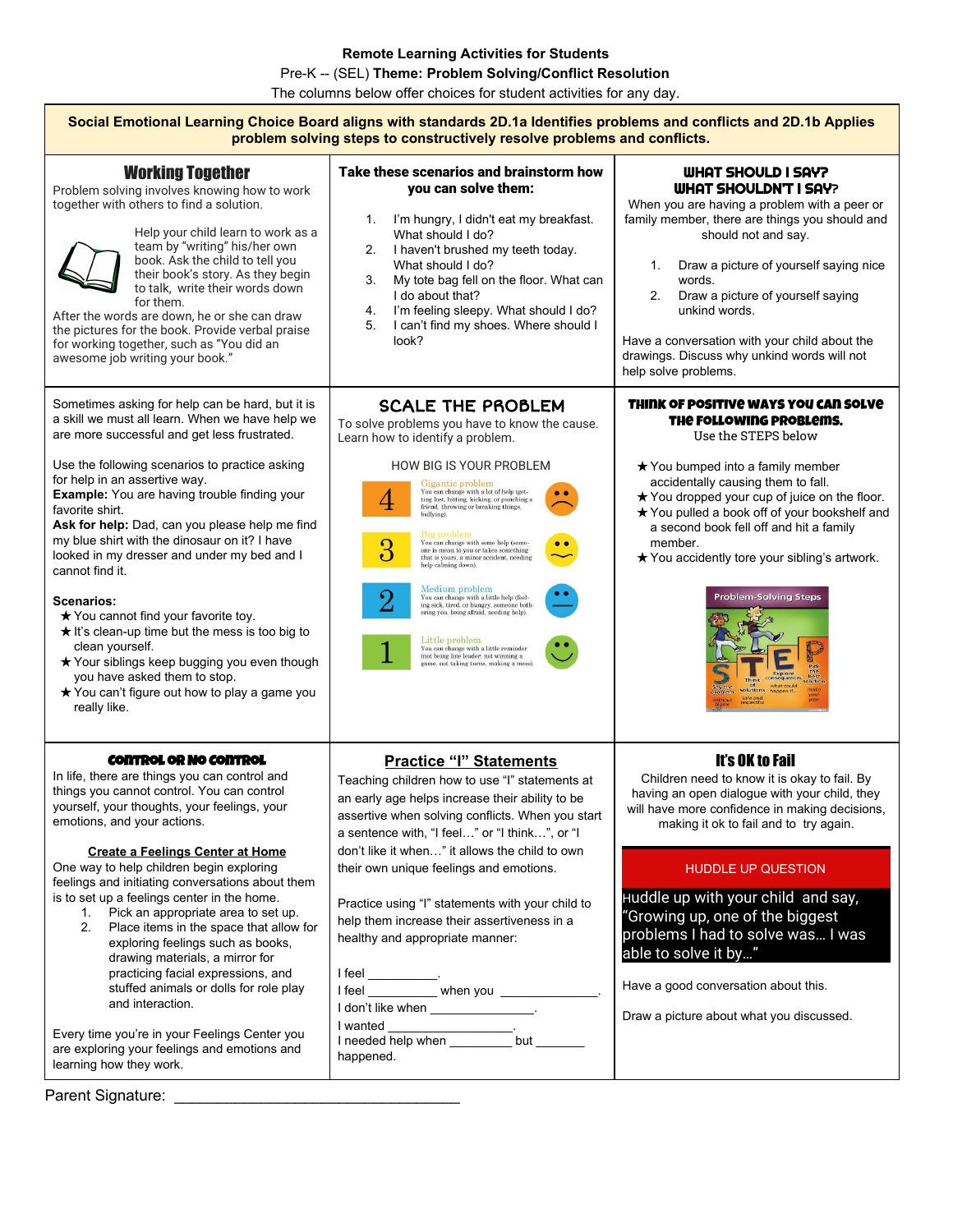<span id="page-12-0"></span>Pre-K -- (Electives)

The columns below offer choices for student activities for any day.

| <b>Art</b>                                                                                                                                                                                                                                                                                                                   | <b>Music</b>                                                                                                                                                                                                                                                                                                                                   | <b>PE/Health</b>                                                                                                                                                                                                                                                                  |
|------------------------------------------------------------------------------------------------------------------------------------------------------------------------------------------------------------------------------------------------------------------------------------------------------------------------------|------------------------------------------------------------------------------------------------------------------------------------------------------------------------------------------------------------------------------------------------------------------------------------------------------------------------------------------------|-----------------------------------------------------------------------------------------------------------------------------------------------------------------------------------------------------------------------------------------------------------------------------------|
| Paint:<br>Find an unused toothbrush. (maybe<br>you have a sample one from your last<br>dentist visit.) Use it as a paint brush<br>and paint the tooth shape with white<br>paint or a little dab of toothpaste.<br>25.A.ECd                                                                                                   | Create your own song:<br>Create a song about washing your<br>hands. Try to make it about 20<br>seconds long so you can sing it while<br>washing your hands.<br>25.A.ECc                                                                                                                                                                        | Exercise:<br>Stretch your muscles and get your<br>heart pumping by running, dancing<br>and playing. Keep your body strong<br>and healthy every day.<br>19.A.ECb                                                                                                                   |
| Drip colored water onto paper, like<br>rain. Use a straw to blow the colors<br>across your paper, like wind. What<br>pattern did it make?<br>25.A.ECd                                                                                                                                                                        | Make a percussion instrument like an<br>egg shaker, a maraca or some rhythm<br>sticks. Sing your favorite sons and<br>add some percussion music to it!<br>25.A.ECc                                                                                                                                                                             | Make up a game that you can play to<br>move your body. Remember to get<br>some sunshine and fresh air everyday<br>to keep your body and mind healthy!<br>19.A.ECb                                                                                                                 |
| Color:<br>Soak a few crayons (broken ones<br>work best for this) in water until the<br>wrappers come off. Break them into<br>small pieces. Place them in a muffin<br>tin (with a cupcake liner!)<br>Ask a grown up to bake them in the<br>oven, on LOW, until they melt. Color<br>with your new rainbow crayons.<br>25.A.ECd | Listen:<br>There are a lot of songs about<br>rainbows. Choose one and listen to it.<br>"Somewhere over the Rainbow"<br>https://www.youtube.com/watch?v=Ts<br>D3yuCRnjw<br>"The Rainbow Connection"<br>https://www.youtube.com/watch?v=jS<br>5fTzMP mg<br>"I can sing a Rainbow"<br>https://www.youtube.com/watch?v=Vq<br>RBxO2GDFA<br>25.A.ECc | Jump in the puddles!<br>Pretend (or you can use real if a<br>grown up says you can) to jump in the<br>rain puddles.<br>Can you jump:<br>Fast?<br>Slow?<br>Medium?<br>High?<br>Low?<br>Very little splashing?<br>A lot of splashing?<br>Are you very wet? Are you dry?<br>19.A.ECb |